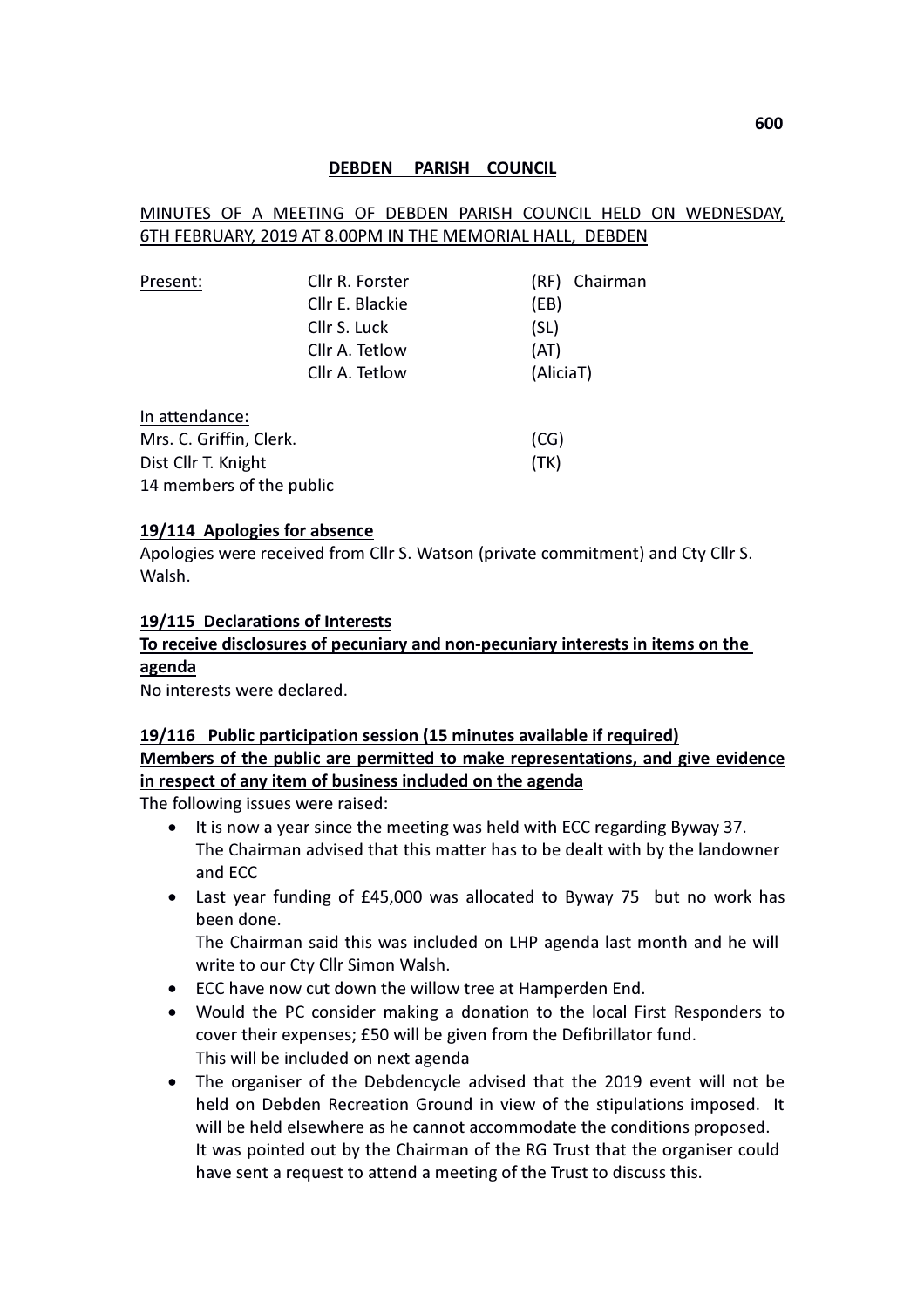- What is going to be the standard procedure for holding fund raising events on the recreation ground.
- What is the PC's position on the development in Thaxted Road, particularly regarding access and the proposed pavement. The Chairman said this has only recently been added to the website and the PC have not discussed it. We believe it is common land, registered under CL370, and in 1981 manorial rights were granted to the PC. The PC need to advise ECC of this and find out what the legal situation is.
- Interested parties in the village should form a committee to look into a response to this. The developers have already moved in containers.
- The landowner could provide a footpath to the wood and then to the School.
- When will the PC hand over the shop building.
- The Chairman said the PC does not own or have responsibility for the shop. Geoffrey Bray, Chairman of Debden PC in 1983, when the shop was built has been consulted and he said nobody owns the shop.
- At the last meeting it was suggested that the triangle in Deynes Road should be made smaller. I do not think this would be a good idea. The Chairman confirmed that we have written to ECC and drawn their attention to the current problems and are awaiting a response.

# 19/117 To receive Reports from District and County Councillors

Report from Cty Cllr Simon Walsh had been circulated.

Dist Cllr Knight raised the following matters:

• I have written several times to ECC regarding the Walden Road. Would the PC send a letter as it is an accident waiting to happen.

The Chairman advised that last year Cllr Andrew Tetlow dug out the ditch and ECC carried out an investigation of the drainage system. They have now given us a plan and we understand a trench dug for services in the past has broken the drains. The necessary works proposed for ECC budget this year. We will try and get some indication as to when the complete road will be resurfaced.

- There are still problems with school buses at Carver Barracks. A plan is needed indicating which areas at the Barracks show Debden as there nearest school. The Clerk offered to contact the ECC Cabinet member for education.
- There is concern about the development on Thaxted Road. What is the PC's position regarding the access and proposed pavement. They say there is no flooding but this could affect people in Rook End Lane. The design is totally out of keeping, it should be an exception site so that people with a local connection would benefit. This needs to be redesigned and the number reduced. It was considered that a proposal for two houses would significantly harm the open characteristics of the rural countryside setting therefore 36 are totally inappropriate. The developers containers are already in situ. UDC are furious because it appears there is some collusion. I was recently advised about the proposed pavement.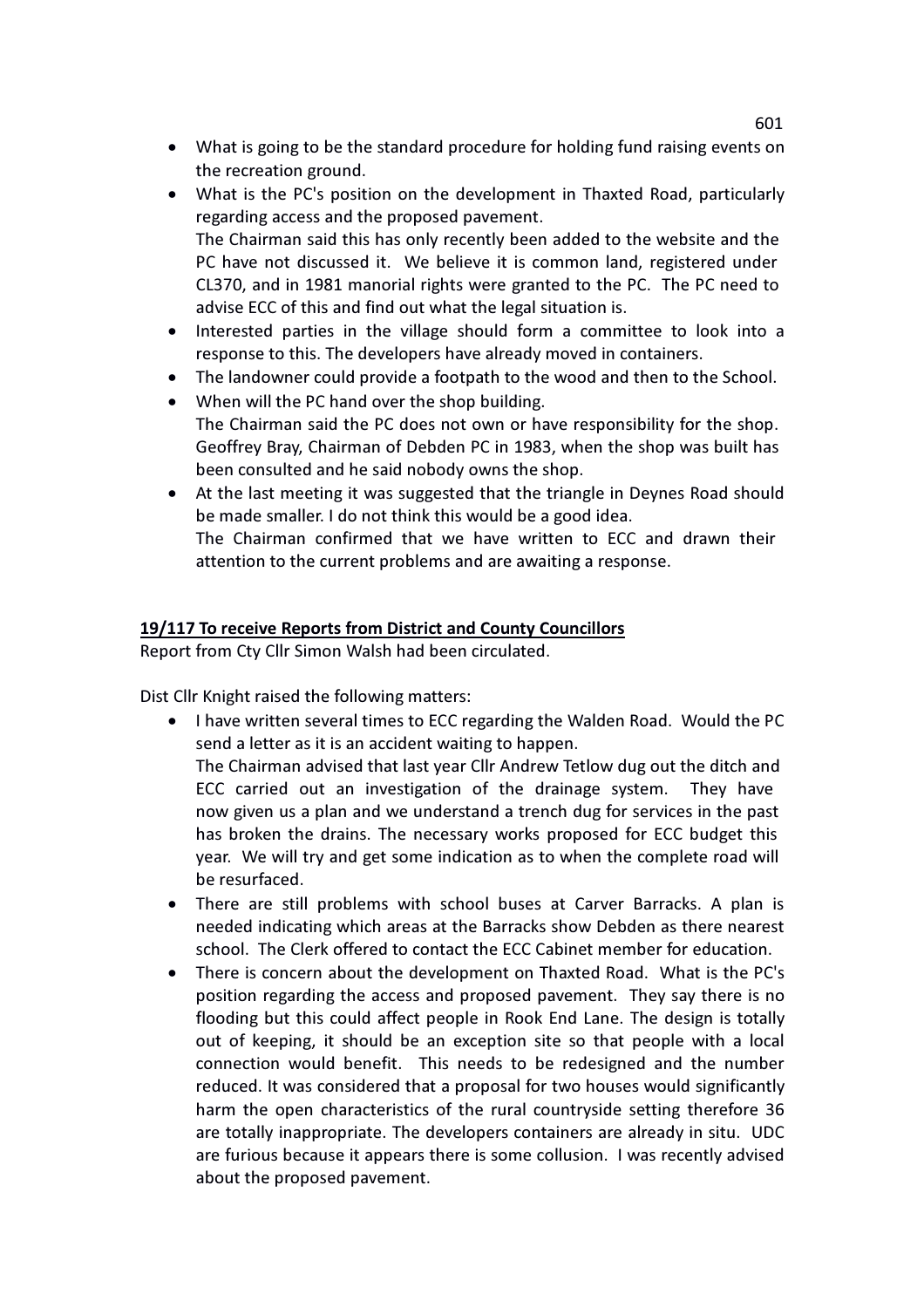- Regarding the Debdencycle anyone who owns land has to put in a clause in case of bad weather. With regard to insurance there are grants available.
- The Shop building does not belong to the PC and there should be letters in the file from Stonehams solicitors.

# 19/118 To approve and authorise the Chairman to sign the Minutes of the Meeting of the Council held on 2<sup>nd</sup> January 2019

The Chairman of the Village Hall Trust, who was present at the meeting, said he did not agree with the PC notes in the Parish Pump or the statement under 19/100. regarding the contribution to legal fees.

It was resolved that the Chairman should sign the Minutes as approved. Proposed: EB Seconded: RF All agreed

# 19/119 To re-confirm the PC's acceptance of the recommendations in the Internal Auditors Report (agreed under 18/064, PC Meeting of 5<sup>th</sup> September) and (a) to agree whether to contact the Internal Auditor regarding possible implications, legal and financial, for the PC relating to the land exchange and (b) to decide whether to proceed with further legal advice.

The Chairman advised that the Auditor expressed his concerns because the RGT and PC comprise mainly of the same people. If the RGT entered into a land exchange and something went wrong would the PC be liable, financially or legally, or in the case of contracts entered into by the VHT now, or in the future, would the PC or RGT become liable in any way. As custodian trustees of the Village Hall the PC have to approve the land exchange contract and, before the RGT and VHT sign, the PC and RGT need to ensure that the VH Trust have put in place sufficient insurance to cover all contingencies.

SL asked why the wording of the February agenda item had been changed and added that the PC is not performing correctly. Someone has changed the agenda item I requested and Item 3 of the auditor's report has been avoided and the issues are not being dealt with.

The Chairman said he believed the PC had satisfied the concerns raised by the Auditor by discussing with him that the PC and RG Trust operate entirely separately and by explaining why the RGT were able to support this proposal and not the previous project. The RGT have been to lawyers specialising in charity law and all concerns raised have been dealt with. The PC, as custodian trustee of the Village Hall, must have the necessary involvement and oversight in any further contracts by the VHT and there is sufficient protection for the PC on these contracts.

It was proposed that the PC would contact the Internal Auditor regarding possible implications, legal and financial, for the PC relating to the land exchange as we understand his concerns have been satisfied.

Proposed: AliciaT Seconded: RF Agreed unanimously

602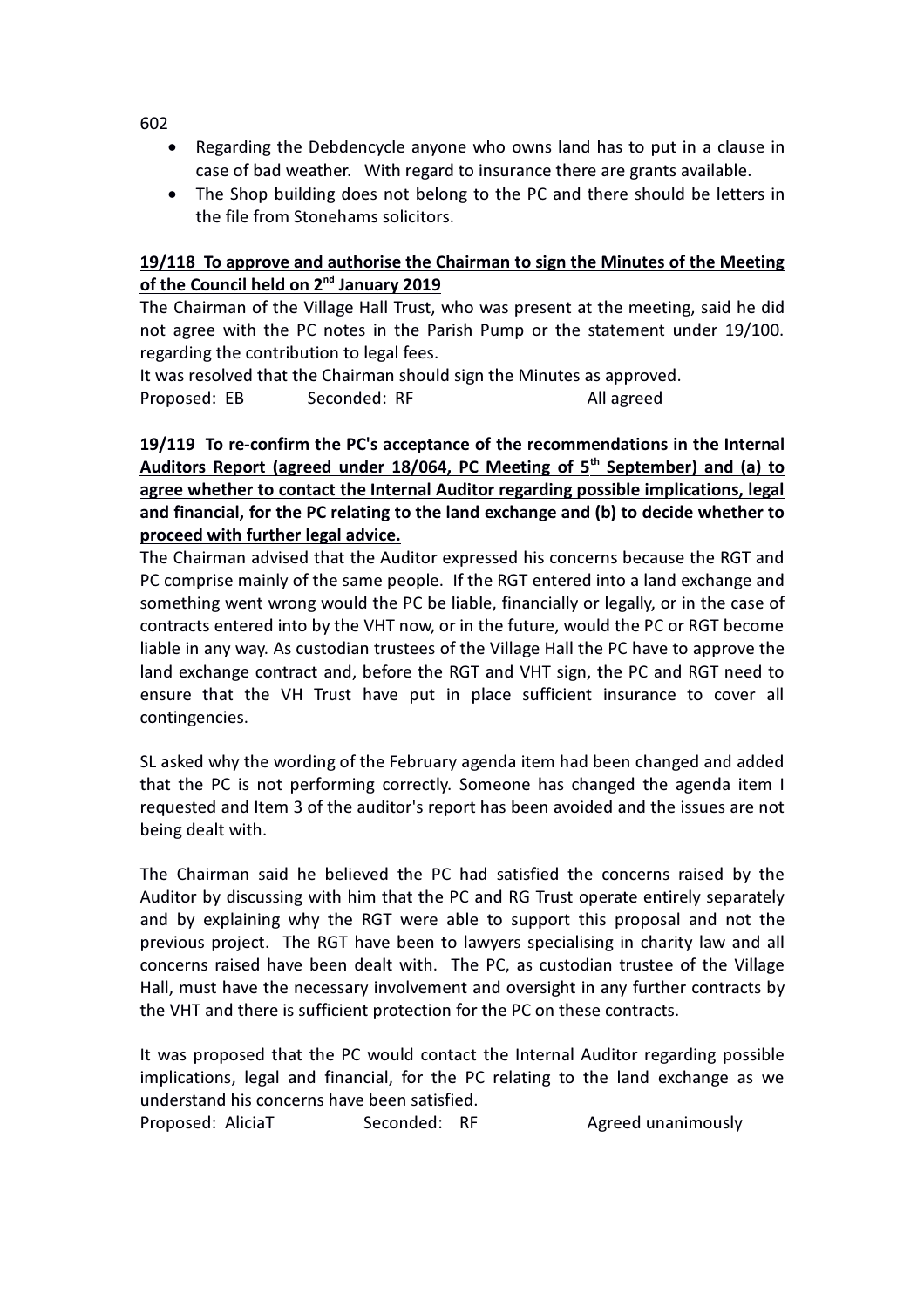It was proposed that the PC do not proceed with further legal advice. Proposed: AliciaT Seconded: RF Agreed unanimously

# 19/120 To confirm arrangements for the Annual Assembly on 10<sup>th</sup> April 2019.

SL had objected to the piece included the February edition of the Parish Pump. It was re-confirmed that the Annual Assembly is a Parish Meeting convened and managed by the PC. Individual members are unable to host it. It was also pointed out that this will come within the "purdah" period and therefore would not be appropriate.

It was agreed to serve tea, coffee and biscuits after the meeting.

## 19/121 To discuss planning applications received and any other planning issues

#### UTT/19/0021/FUL Leggatts Farm, Debden Green

One five bedroom house

No comments were made.

## UTT/18/1007/OP land at Mill Road, Debden

According to the website an Appeal has been lodged. The Clerk has contacted UDC as the PC have not yet been notified.

#### UTT/18/1706/FUL 36 houses on land west of Thaxted Road

TK pointed out that residents have contacted her regarding the number of houses, (25 in the UDC Reg. 19 Local Plan), the design, no presentation to the village before submitting the plans, safety concerns, and it will change the whole ambience of the village.. The latest drawings show a pavement from the development to link up with pavement at the front of Highfields. TK asked if the PC would approve the access as this is common land with manorial rights.

The Chairman advised that this was pointed out in the PC's original response to the application but a further letter will be sent to ECC informing them that it is common land with manorial rights. Copies of the letter to be sent to Gordon Glenday, Nigel Brown, Luke Mills, at UDC, Kemi Badenoch MP, Dist Cllr T. Knight and Cty Cllr S. Walsh.

The following have been approved, subject to conditions: UTT/18/3082/HHF Lovecotes Lodge, Debden Green Single storey rear extension UTT/18/3181/HHF Wychbars, Hamperden End Conversion of loft space of garage building

## 19/123 To approve Accounts for payment

A letter to Natwest bank was signed to transfer £2,000 from the Deposit Account to the Current account

It was proposed the that following payments should be approved: Proposed: AT Seconded: EB All agreed 603